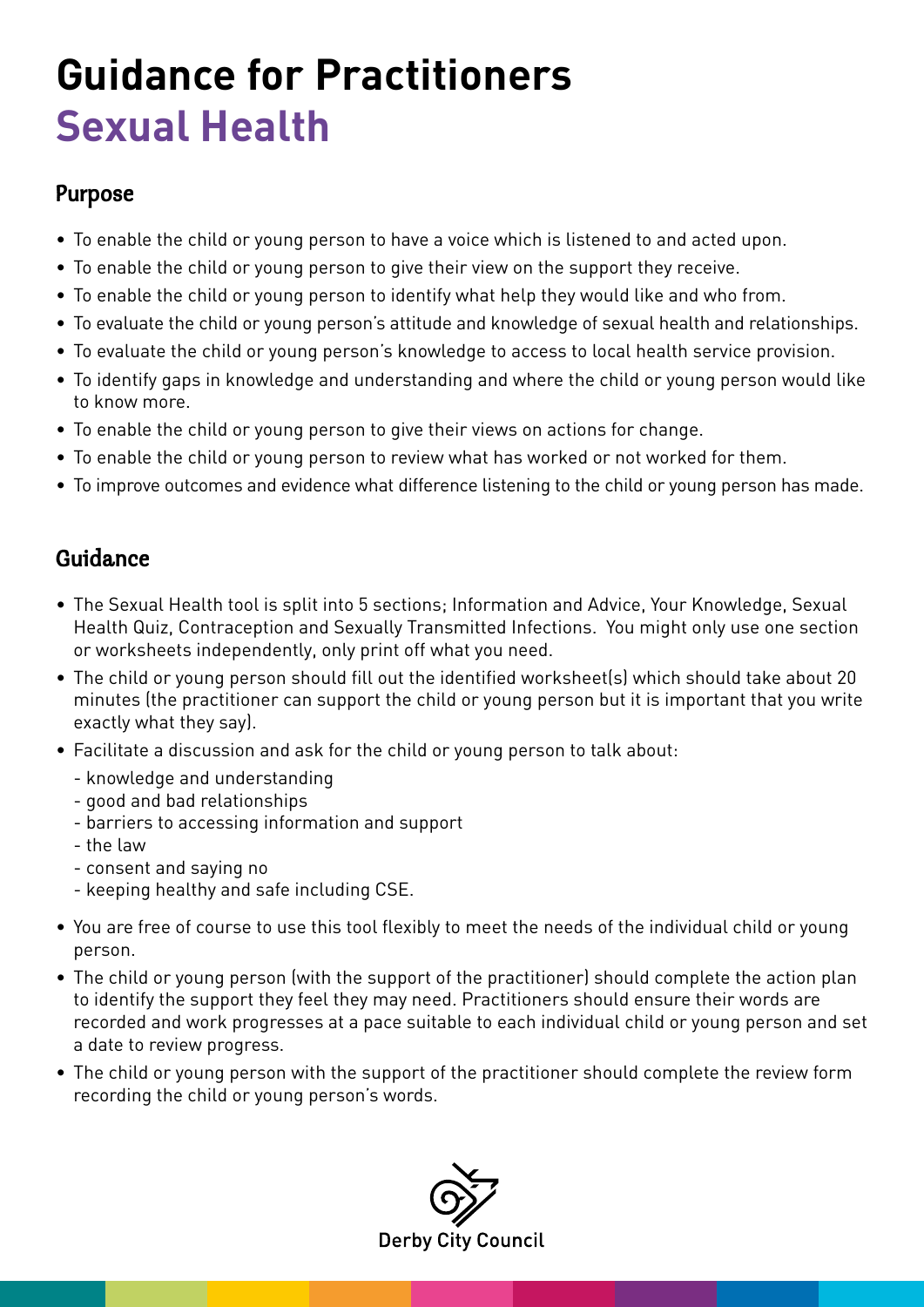- The action plan and review should be used in line with other plan processes as appropriate, for example Team Around the Family (TAF), Children in Need (CIN) Reviews and Child Protection Reviews. This tool should contribute to the overall plan for the child or young person.
- Answers to all the questions asked can be found on the NHS Choices website **www.nhs.uk/livewell/Pages/Livewellhub.aspx**
- If you have any concerns about a child or young person's sexual health please contact Breakout Plus at Connexions, Curzon Street, Derby for further advice.

#### **Outcomes**

- To ensure that services offered are tailored so they are appropriate and specific to the needs of the child or young person in supporting healthy lifestyles.
- The child or young person should be able to identify what has helped or not helped.
- The child or young person and practitioner should be able to identify where further support is required and this should inform assessments and/or any future referrals.
- The practitioner should have a better knowledge and understanding of the child or young person.

#### References

University of Hull Faculty of Health and Social Care, NHS East Riding of Yorkshire Council 2010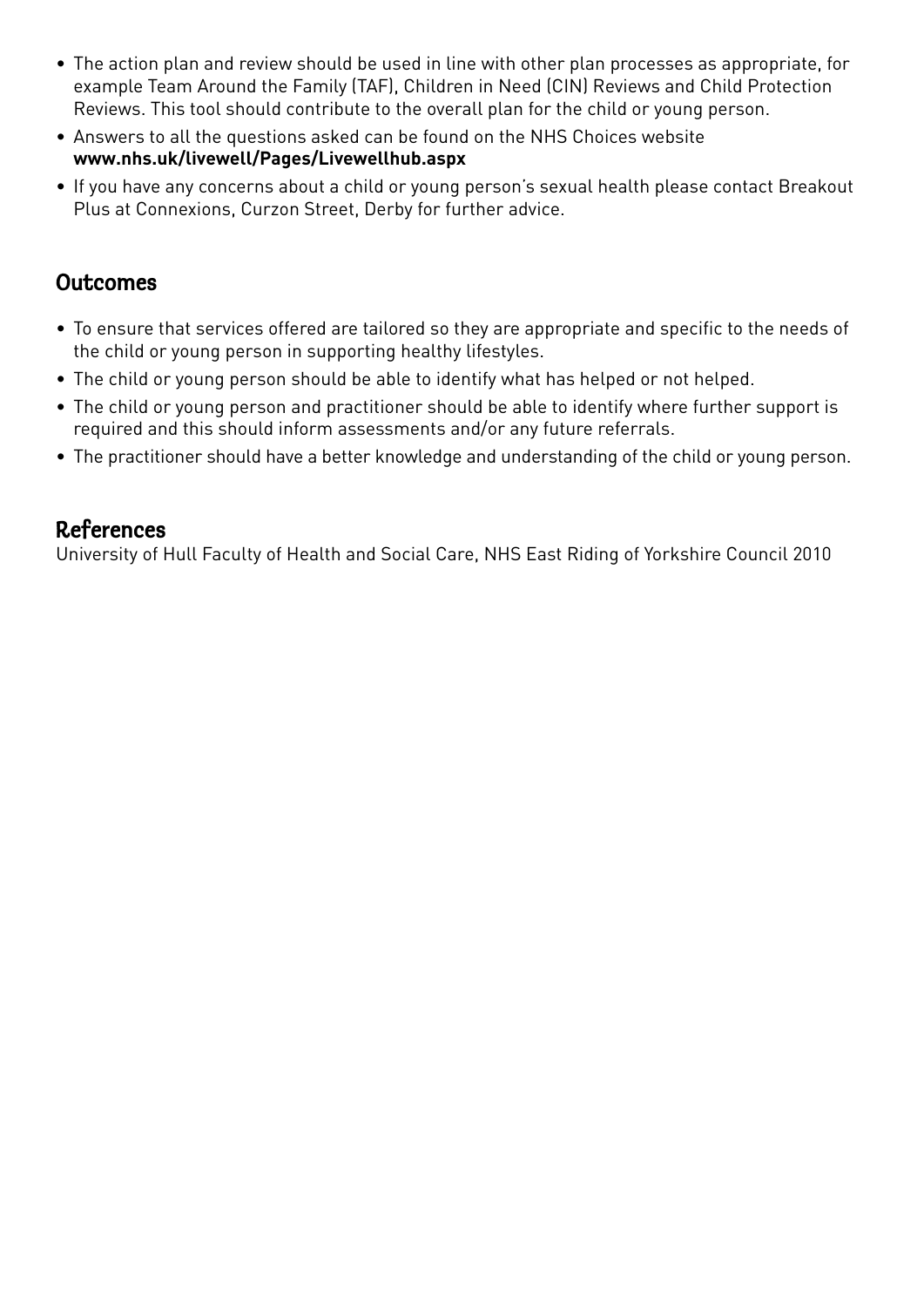

### Voice of the Child … so what difference will it make?

# Sexual Health



**Version 2 | November 2016**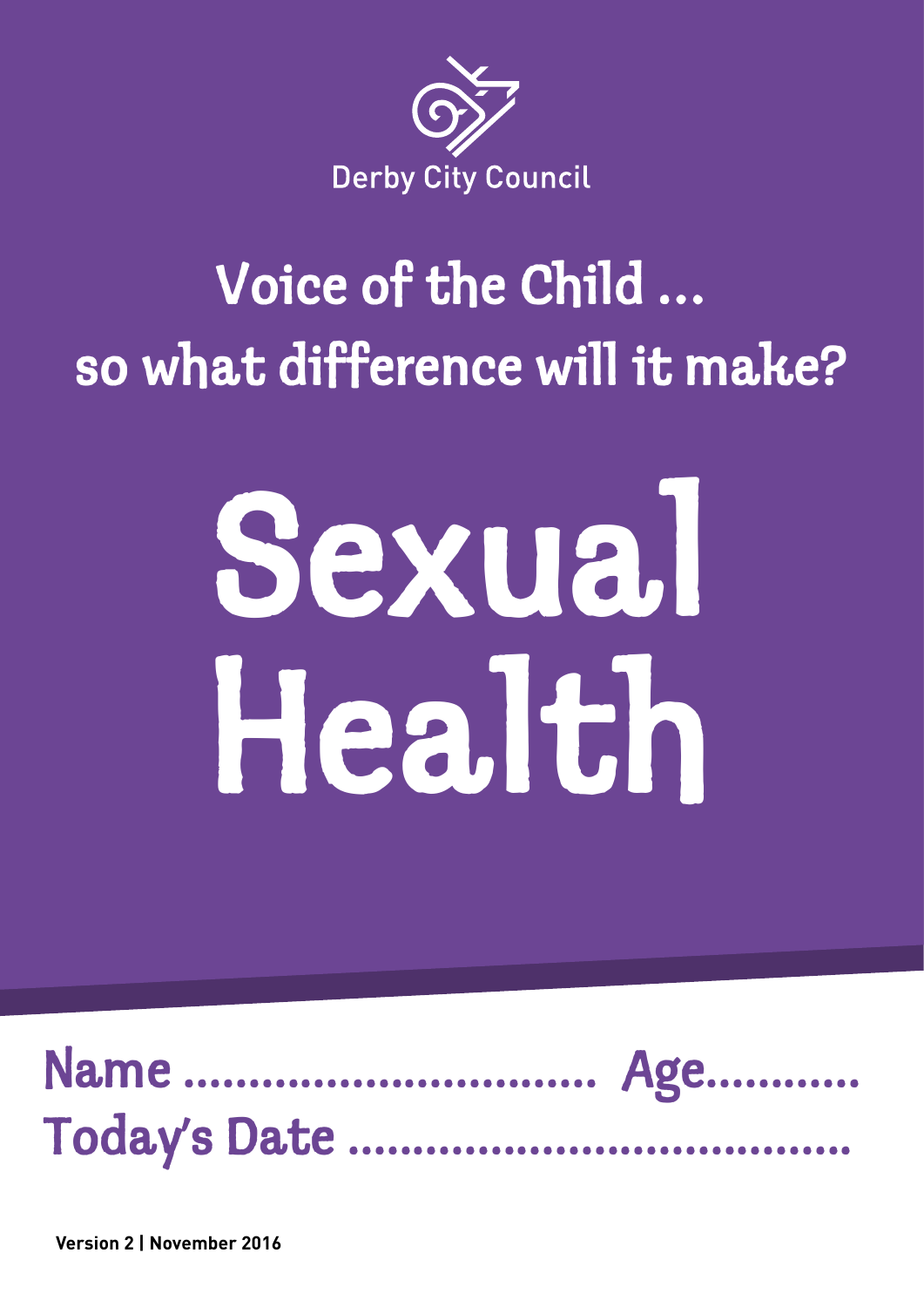### Contents Page

| <b>Section 1</b>                            |    |
|---------------------------------------------|----|
|                                             |    |
| <b>Section 2</b>                            |    |
|                                             |    |
| <b>Section 3</b>                            |    |
|                                             | 10 |
| <b>Section 4</b>                            |    |
|                                             |    |
| <b>Section 5</b>                            |    |
| Sexually Transmitted Infections (STI's)  13 |    |
|                                             |    |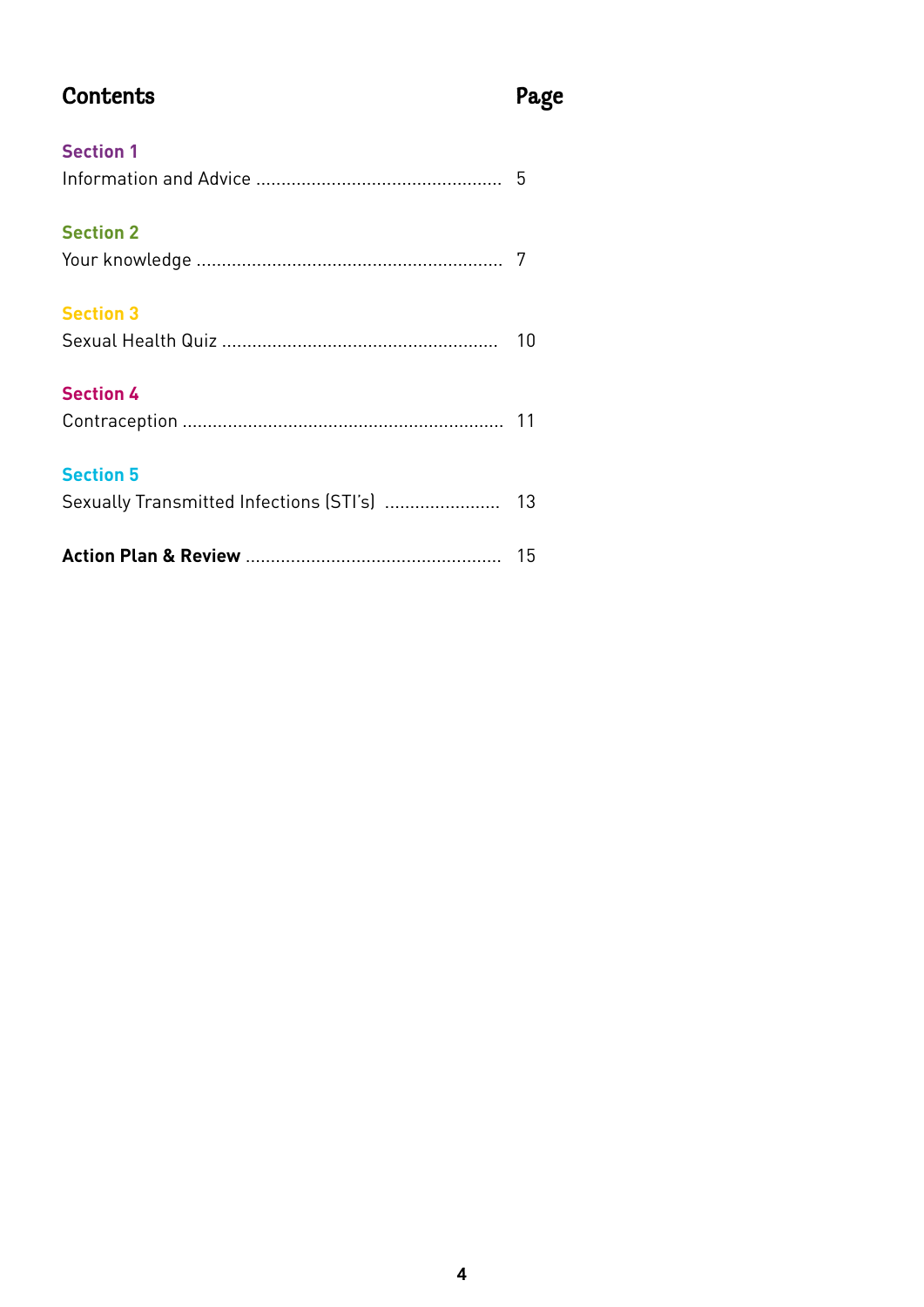### Information about Sexual Health

1. How useful do you find the sources of information below when finding out about sex and relationships (including pregnancy and contraception)? (Answer each question by ticking the box that applies most to you)

|                                                                       | Not at all<br>useful | Not very<br>useful | Neutral | Useful      | Very useful |
|-----------------------------------------------------------------------|----------------------|--------------------|---------|-------------|-------------|
| Friends                                                               | П                    | П                  | П       | П           | П           |
| Boyfriend / Girlfriend                                                | П                    | П                  | П       | П           | П           |
| Teacher at school                                                     | П                    | П                  | П       | П           | H           |
| <b>School nurse</b>                                                   | $\Box$               | П                  | П       | П           | П           |
| Visits from outside groups like health visitors<br>and youth services | П                    |                    |         | <b>IT I</b> |             |
| <b>Parents or carers</b>                                              | $\Box$               | $\Box$             | П       | П           | П           |
| Brother / sister or other family member                               | П                    | П                  | П       | П           | П           |
| Family planning / Young person's clinic                               | П                    | П                  | $\Box$  | П           |             |
| Doctor / nurse at GP surgery / hospital                               | П                    | П                  | П       | П           |             |
| <b>Youth worker</b>                                                   | $\Box$               | П                  | П       | П           |             |
| Chemist or pharmacy                                                   | П                    | П                  | П       | П           | П           |
| <b>TV</b>                                                             | $\Box$               | П                  | П       | П           | П           |
| Film                                                                  | П                    | П                  | П       | П           | П           |
| internet                                                              | П                    | П                  | $\Box$  | П           |             |
| Books / leaflets                                                      | <b>The Second</b>    | П                  |         |             |             |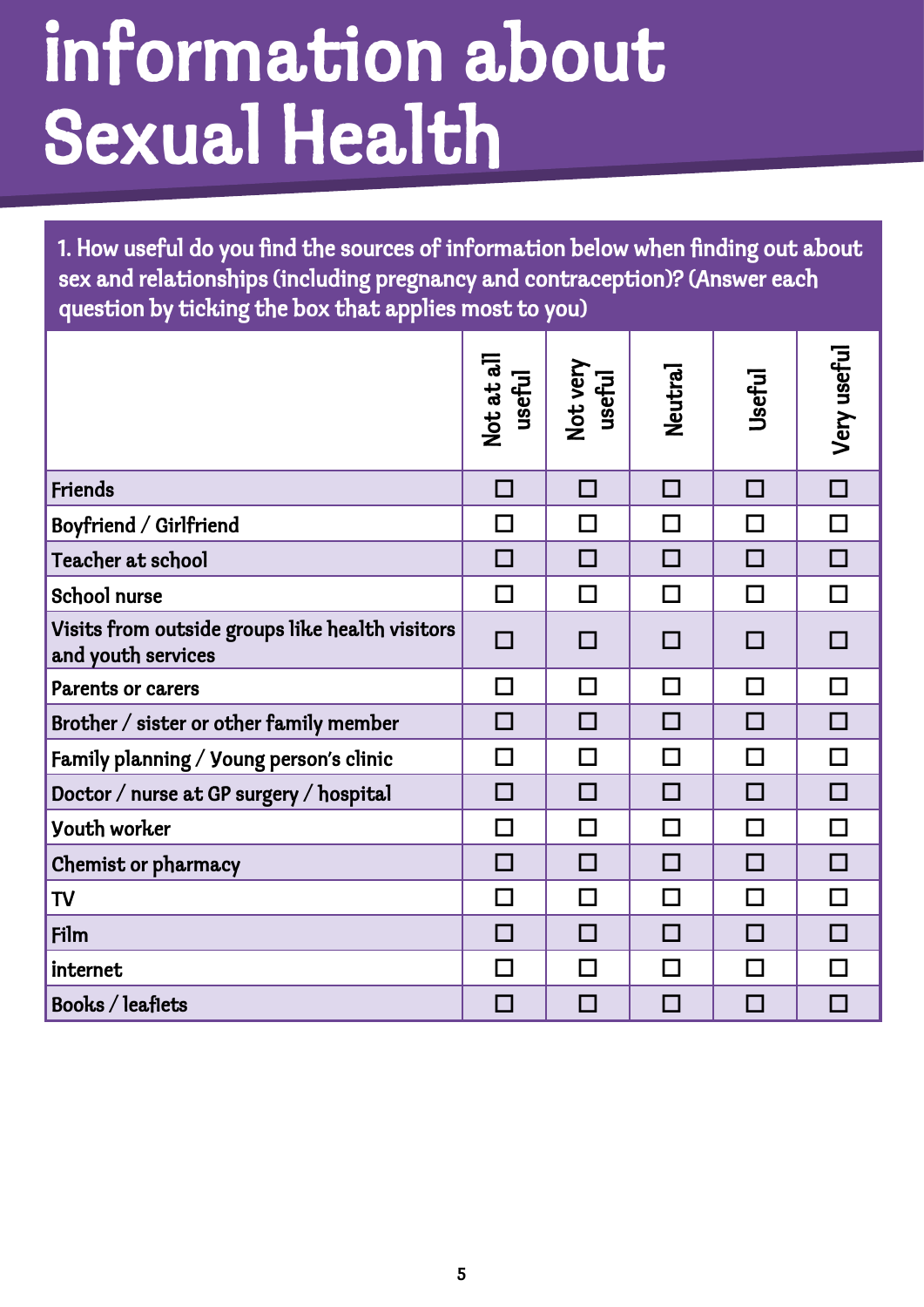# Information and Advice

| 2. Who do you talk to about sex and relationships and how often ? (Please tick<br>one box per line) |               |       |       |  |
|-----------------------------------------------------------------------------------------------------|---------------|-------|-------|--|
|                                                                                                     | Always        | Often | Never |  |
| Mother / Stepmother                                                                                 | П             |       |       |  |
| Father / Stepfather                                                                                 | $\mathsf{L}$  |       |       |  |
| Grandparents                                                                                        |               |       |       |  |
| Carer                                                                                               | <b>Talent</b> |       |       |  |
| Brother / step brother you get on best with                                                         | ш             | П     |       |  |
| Sister / step sister you get on best with                                                           | $\Box$        |       | П     |  |
| Boyfriend / girlfriend                                                                              |               |       |       |  |
| <b>Best friend</b>                                                                                  | П             |       |       |  |
| <b>School nurse</b>                                                                                 |               |       |       |  |
| <b>GP</b>                                                                                           |               |       |       |  |
| Other professional workers (e.g. Connexions advisor). Please tell<br>us below                       | П             |       |       |  |
|                                                                                                     |               |       |       |  |

3. Which of the following could stop you from going to services like your GP, Sexual Health Service, young person's clinic, pharmacy / chemist to use contraceptive services? (Tick all that apply)

| Worries about confidentiality          | Transport problems             |
|----------------------------------------|--------------------------------|
| Lack of information                    | Worries of being seen entering |
| Worries of being medically<br>examined | inconvenient opening times     |
| Embarrassment                          | Religious and cultural grounds |
| Worries about being judged             | Other, please tell us below    |
|                                        |                                |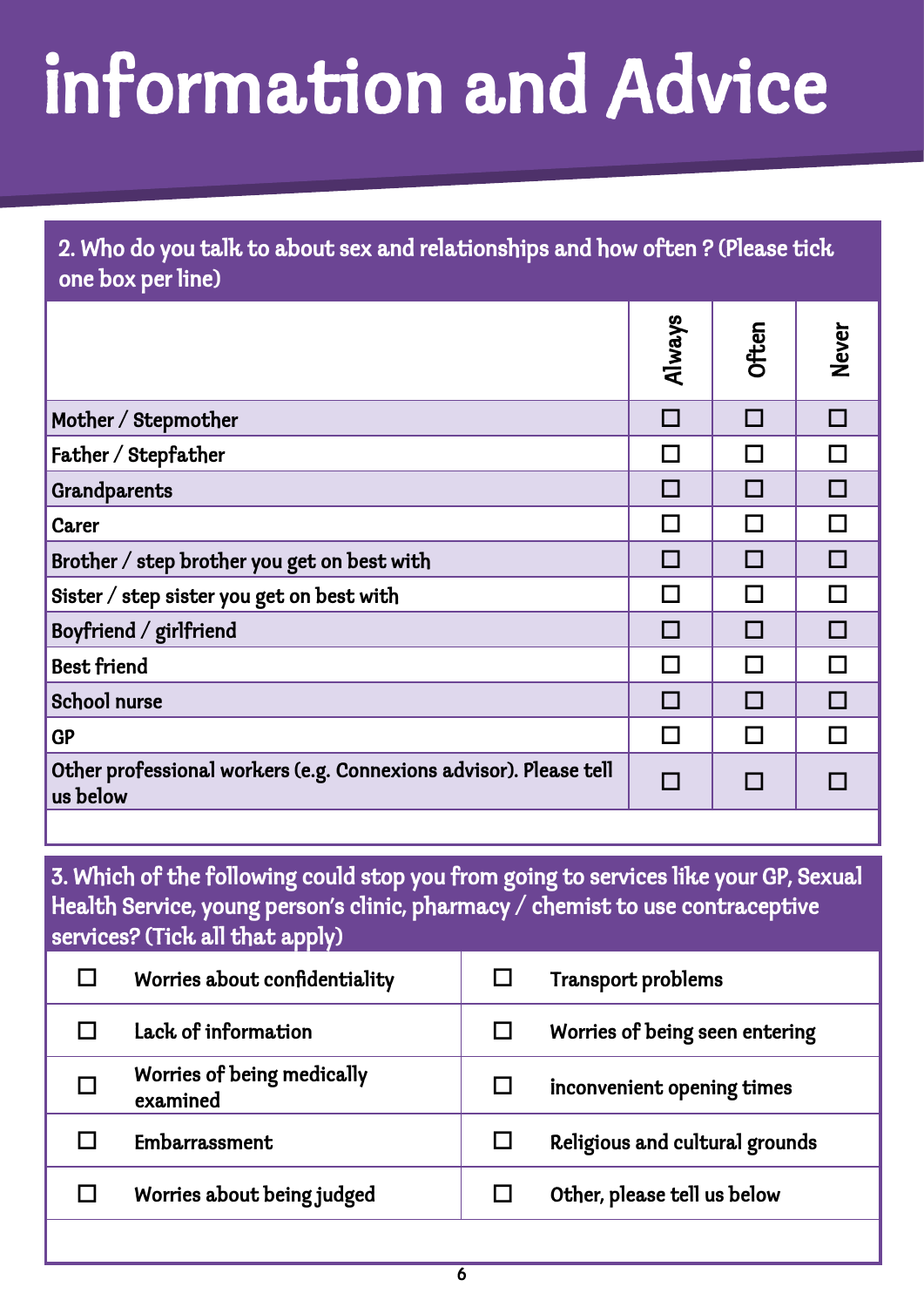# Your knowledge

1. How much do you feel you know about... (Tick the answer you think applies for you)

|                                                                              | Nothing<br>at all | Only a<br>little | Some   | A lot  |
|------------------------------------------------------------------------------|-------------------|------------------|--------|--------|
| How girl's bodies develop                                                    | □                 | $\Box$           | П      | □      |
| How boys' bodies develop                                                     | П                 | П                | П      | П      |
| <b>Emotions and relationships</b>                                            | П                 | П                | П      | П      |
| Positive and healthy relationships                                           | $\Box$            | $\Box$           | П      | П      |
| Domestic violence                                                            | П                 | П                | П      | П      |
| <b>Sexual feelings</b>                                                       | $\Box$            | П                | П      | П      |
| Masturbation                                                                 | П                 | П                | П      | П      |
| Pornography                                                                  | П                 | $\Box$           | П      | П      |
| Sexuality (Lesbian, gay, bisexual, transgender,<br>transsexual, Asexual)     | П                 | П                | П      | П      |
| How to be able to say 'no' to doing something sexual<br>you don't want to do | П                 | $\Box$           |        |        |
| <b>Sexual intercourse</b>                                                    | П                 | П                | П      | П      |
| Safe sex                                                                     | $\Box$            | $\Box$           | $\Box$ | П      |
| Contraception and where to get this from                                     | П                 | П                | П      | П      |
| Emergency ('morning after pill') contraception                               | П                 | П                | П      | П      |
| Sexually transmitted infections and where to get tested                      | □                 | П                |        |        |
| Ways in which HIV (the AIDS virus) can be passed on                          |                   |                  |        |        |
| Having a blood test for HiV                                                  | □                 | □                | П      | $\Box$ |
| How a baby is born                                                           | $\Box$            | $\Box$           | □      | □      |
| Being a parent                                                               | $\Box$            | $\Box$           | П      | □      |
| <b>Termination (Abortion)</b>                                                | $\Box$            | $\Box$           | П      | $\Box$ |
| Other, please tell us below                                                  | □                 | □                | □      | □      |
|                                                                              |                   |                  |        |        |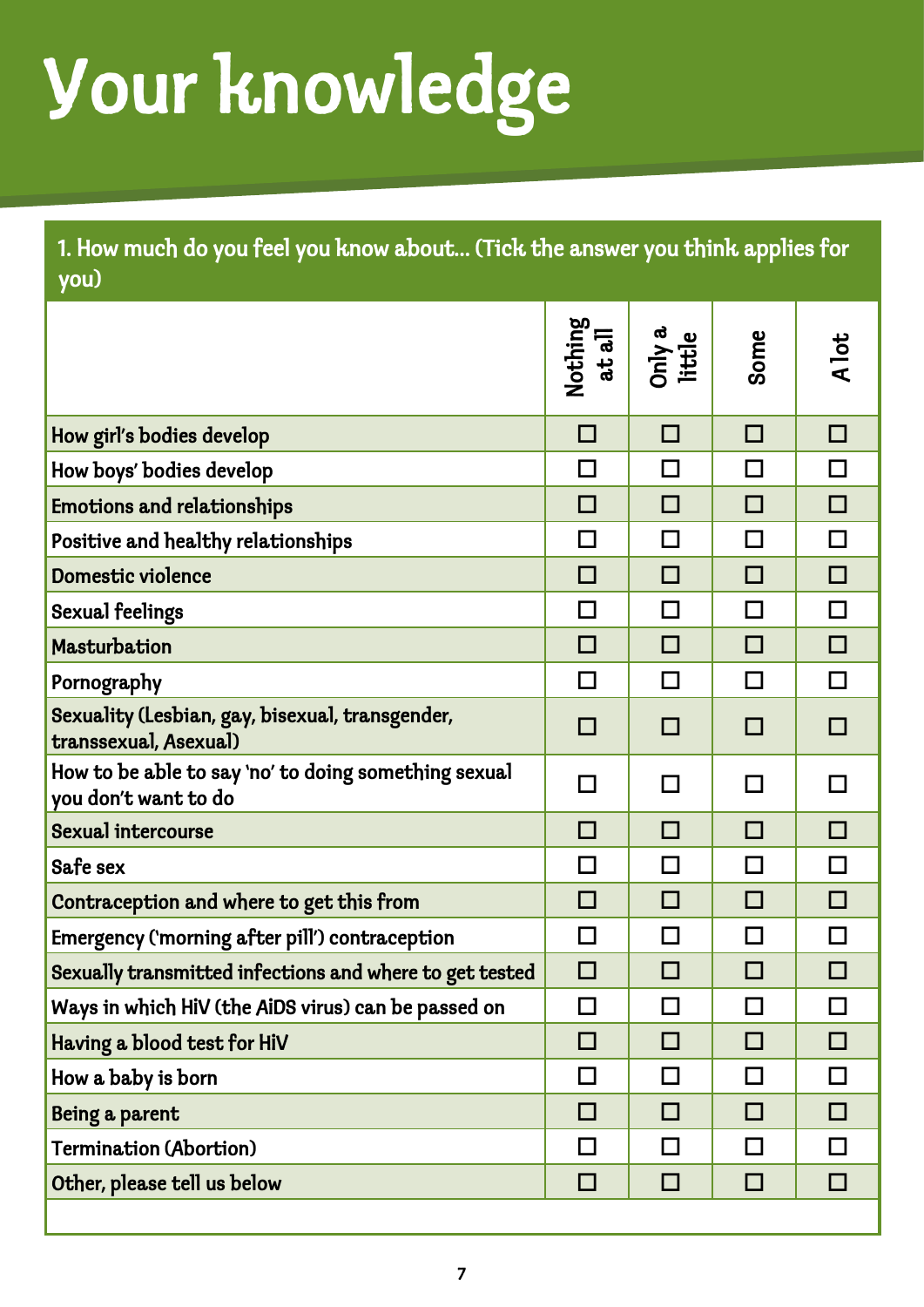# Your knowledge

|   | 2. What would you like to know more about? (Tick all that apply)          |
|---|---------------------------------------------------------------------------|
| □ | How girls' bodies develop                                                 |
| □ | How boys' bodies develop                                                  |
| □ | <b>Emotions and relationships</b>                                         |
| □ | Positive and healthy relationships                                        |
| □ | Domestic violence                                                         |
| □ | <b>Sexual feelings</b>                                                    |
| □ | Masturbation                                                              |
| □ | Pornography                                                               |
| □ | Sexuality (Lesbian, gay, bisexual, transgender, transsexual, Asexual)     |
| □ | How to be able to say 'no' to doing something sexual you don't want to do |
| □ | <b>Sexual intercourse</b>                                                 |
| □ | Safe sex                                                                  |
| □ | Contraception and where to get it from                                    |
| □ | Emergency ('morning after pill') contraception                            |
| □ | Sexually transmitted infections and where to get tested                   |
| □ | Ways in which HiV (the AiDS virus) can be passed on                       |
| □ | Having a blood test for HiV                                               |
| □ | How a baby is born                                                        |
| □ | Being a parent                                                            |
| □ | <b>Termination (Abortion)</b>                                             |
| □ | Other, please tell us below                                               |
|   |                                                                           |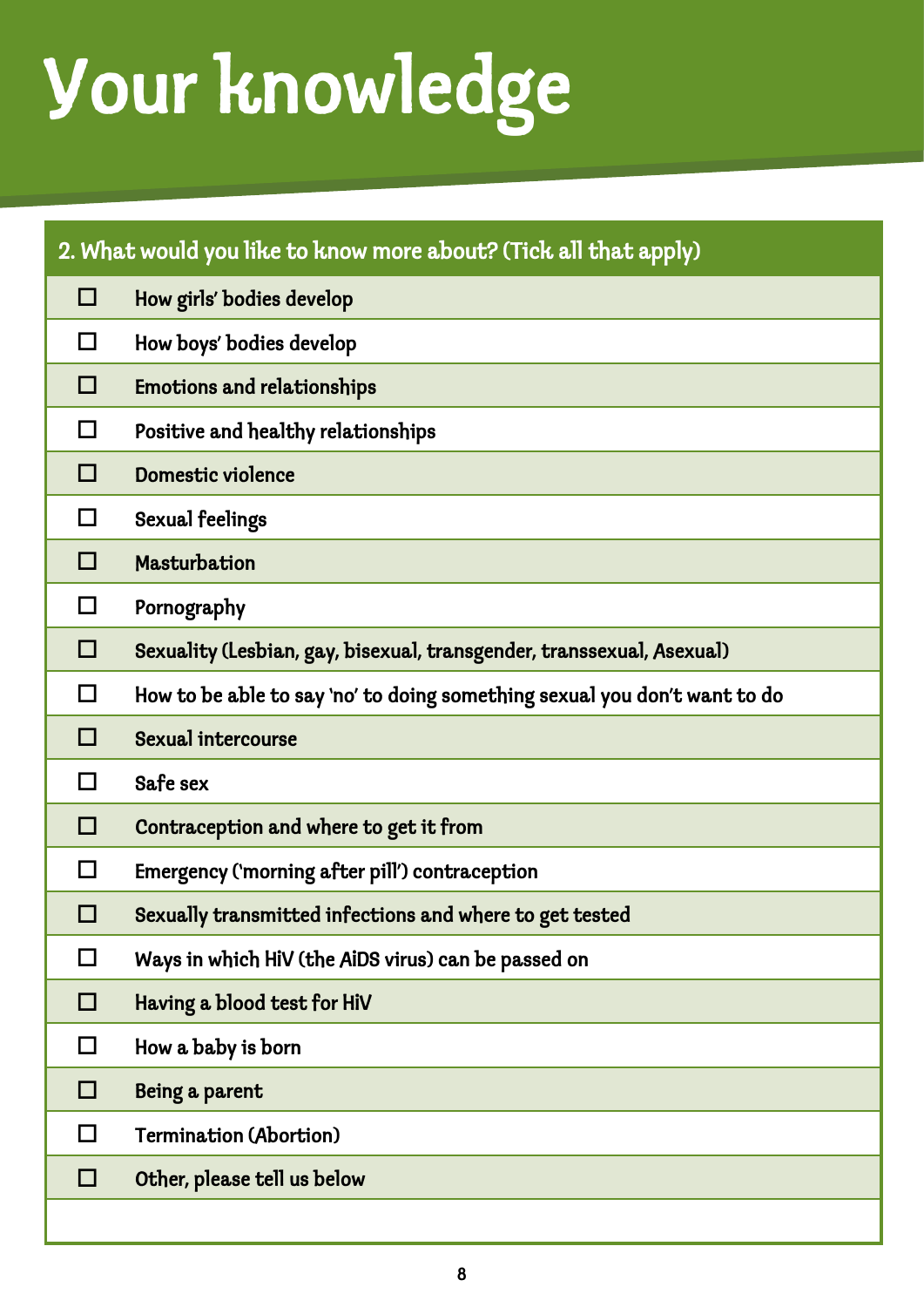# Your knowledge

### 3. What might stop you from going to ask for help and advice about sexual health? (Tick all that apply)

| Worries about confidentiality          | Transport problems             |
|----------------------------------------|--------------------------------|
| Lack of information                    | Worries of being seen entering |
| Worries of being medically<br>examined | inconvenient opening times     |
| Embarrassment                          | Religious and cultural grounds |
| Worries about being judged             | Other, please tell us below    |
|                                        |                                |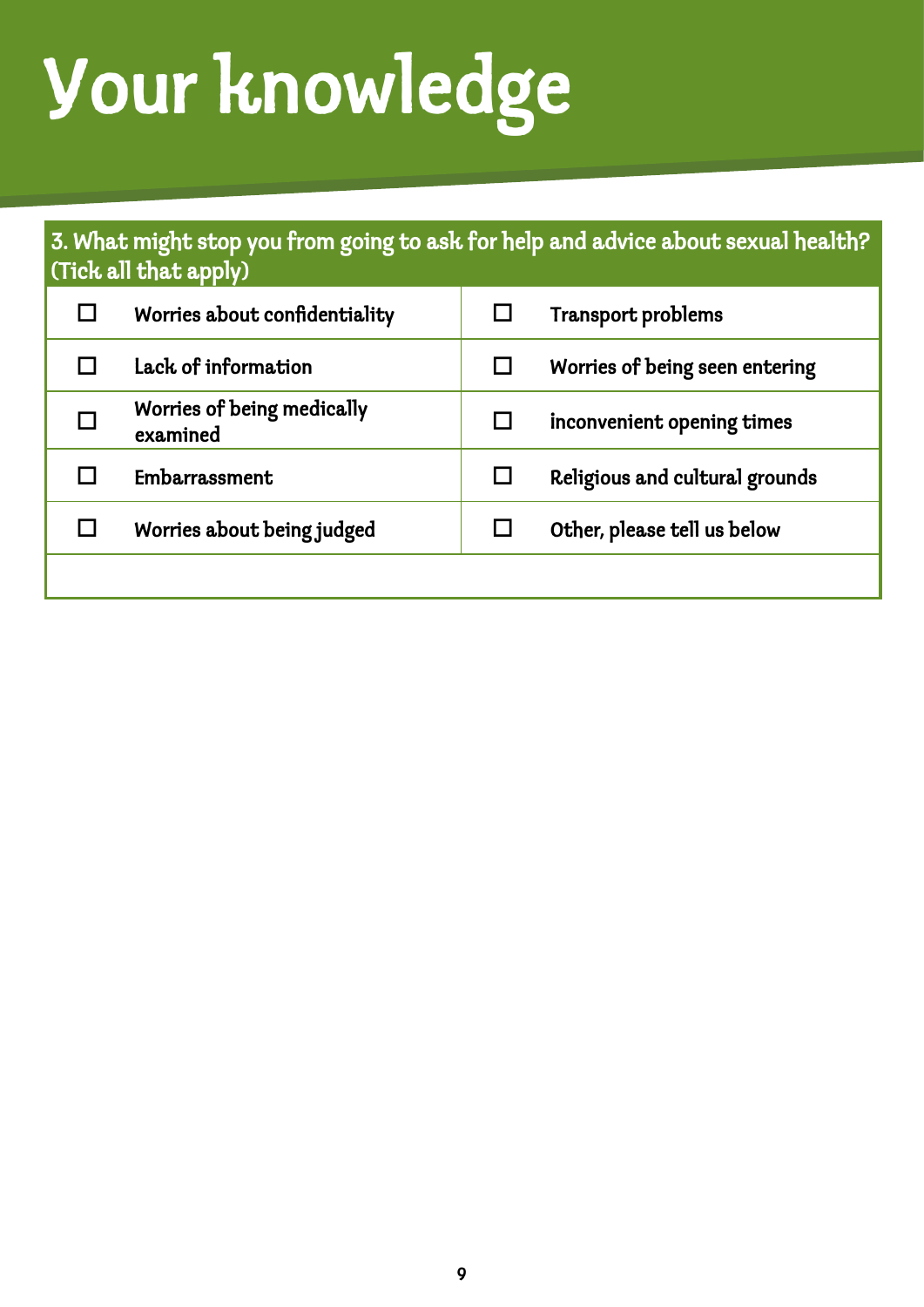# Sexual Health Quiz

| 1. About sex and sexual health (Tick one box for each line)                                        |      |        |            |  |  |
|----------------------------------------------------------------------------------------------------|------|--------|------------|--|--|
|                                                                                                    | True | False  | Don't know |  |  |
| it's against the law to have sex with a boy or girl who is under 16                                | П    | П      | П          |  |  |
| if a girl is under 16 and is on the pill, her doctor must tell her<br>parent                       | П    | $\Box$ | П          |  |  |
| Oral sex is safer than sexual intercourse because you can't get<br>pregnant or catch an STi        | П    | П      | П          |  |  |
| A girl under 16 thinks she may be pregnant, doctors will inform<br>her parents if she seeks advice | П    | П      | П          |  |  |
| if someone had an infection caught from having sex, they may<br>show no sign of it at all          | П    | П      | П          |  |  |
| All infections caught from having sex can be cured with medical<br>treatment                       | П    | П      | П          |  |  |
| it's ok for a 16 year old to have a relationship with a someone<br>aged 35                         | П    | П      | П          |  |  |
| it is safe to have anal sex without contraception                                                  | ΙI   | П      | H          |  |  |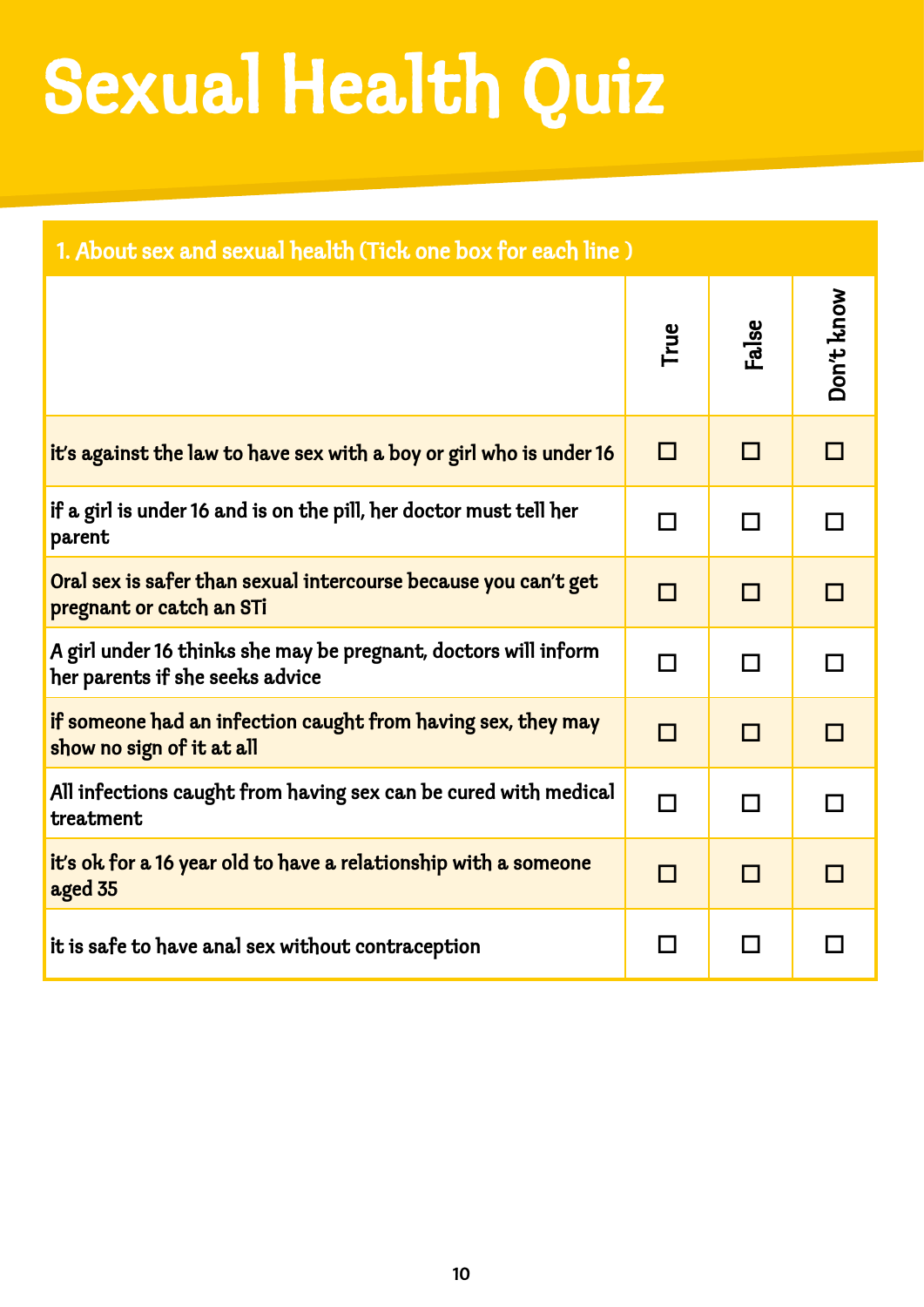### Contraception

| 1. About contraception (Tick one box for each line)                                                 |      |       |            |  |  |
|-----------------------------------------------------------------------------------------------------|------|-------|------------|--|--|
|                                                                                                     | True | False | Don't know |  |  |
| Even if contraception is used correctly, there is still a chance<br>that a girl can become pregnant | П    | П     |            |  |  |
| You can't buy condoms if you're under 16                                                            | П    | l. I  |            |  |  |
| You can get pregnant having sex for the first time                                                  | П    | П     |            |  |  |
| A girl can get pregnant if she has sex standing up                                                  | П    | П     |            |  |  |
| A girl can't get pregnant during her period                                                         | П    | П     |            |  |  |
| Teenagers under 16 can get free condoms from the Family<br>Planning clinic                          | П    | П     |            |  |  |
| All emergency contraception (the morning after pill) is free                                        | П    | П     |            |  |  |

### 2. Do you know where you can get contraception?

|    | <b>yes</b>                    |  |  |  |  |  |  |  |
|----|-------------------------------|--|--|--|--|--|--|--|
| LΙ | No                            |  |  |  |  |  |  |  |
|    | if 'yes' please tell us below |  |  |  |  |  |  |  |
|    |                               |  |  |  |  |  |  |  |
|    |                               |  |  |  |  |  |  |  |
|    |                               |  |  |  |  |  |  |  |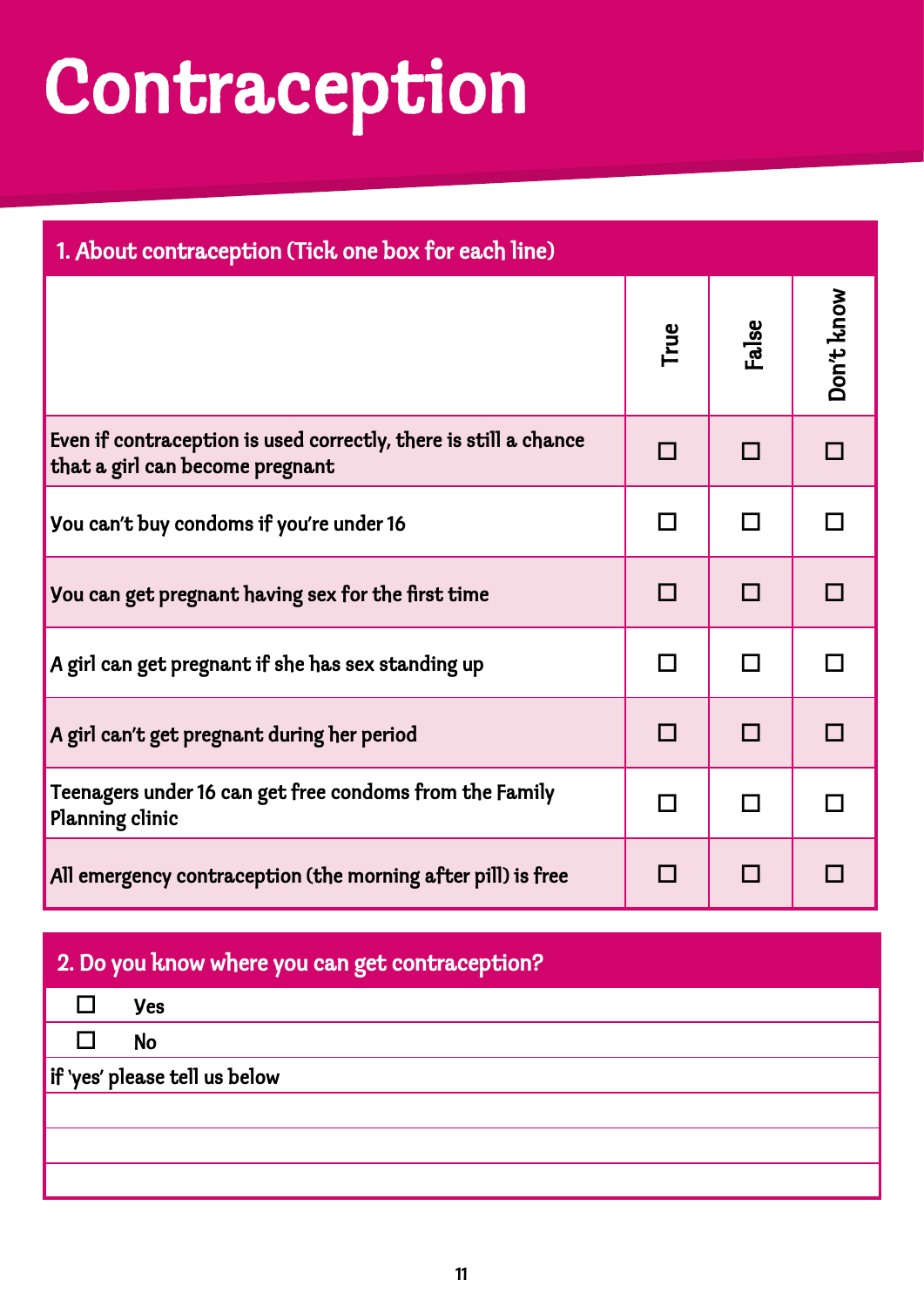### Contraception

### 3. If I wanted individual advice from a professional about contraception I would prefer to go to… (Please choose one)

| <b>GP</b>                    |
|------------------------------|
| School nurse                 |
| <b>Sexual Health Service</b> |
| Chemist / pharmacy           |
| Other, please tell us below  |
|                              |
|                              |
|                              |

| 4. To prevent pregnancy the emergency contraceptive pill (morning after pill) must<br>be used within      |               |                                                            |                               |  |                                 |  |                                |  |               |
|-----------------------------------------------------------------------------------------------------------|---------------|------------------------------------------------------------|-------------------------------|--|---------------------------------|--|--------------------------------|--|---------------|
|                                                                                                           | 12<br>hours   |                                                            | 48<br>hours                   |  | 72<br>hours                     |  | 120<br>hours                   |  | Don't<br>know |
| 5. What might stop you from going to ask for help or advice about sexual health?<br>(Tick all that apply) |               |                                                            |                               |  |                                 |  |                                |  |               |
|                                                                                                           |               |                                                            | Worries about confidentiality |  | - 1                             |  | Transport problems             |  |               |
| П                                                                                                         |               | Lack of information<br>П<br>Worries of being seen entering |                               |  |                                 |  |                                |  |               |
| П                                                                                                         | examined      |                                                            | Worries of being medically    |  | П<br>inconvenient opening times |  |                                |  |               |
| П                                                                                                         | Embarrassment |                                                            |                               |  | $\Box$                          |  | Religious and cultural grounds |  |               |
| П                                                                                                         |               |                                                            | Worries about being judged    |  |                                 |  | Other, please tell us below    |  |               |
|                                                                                                           |               |                                                            |                               |  |                                 |  |                                |  |               |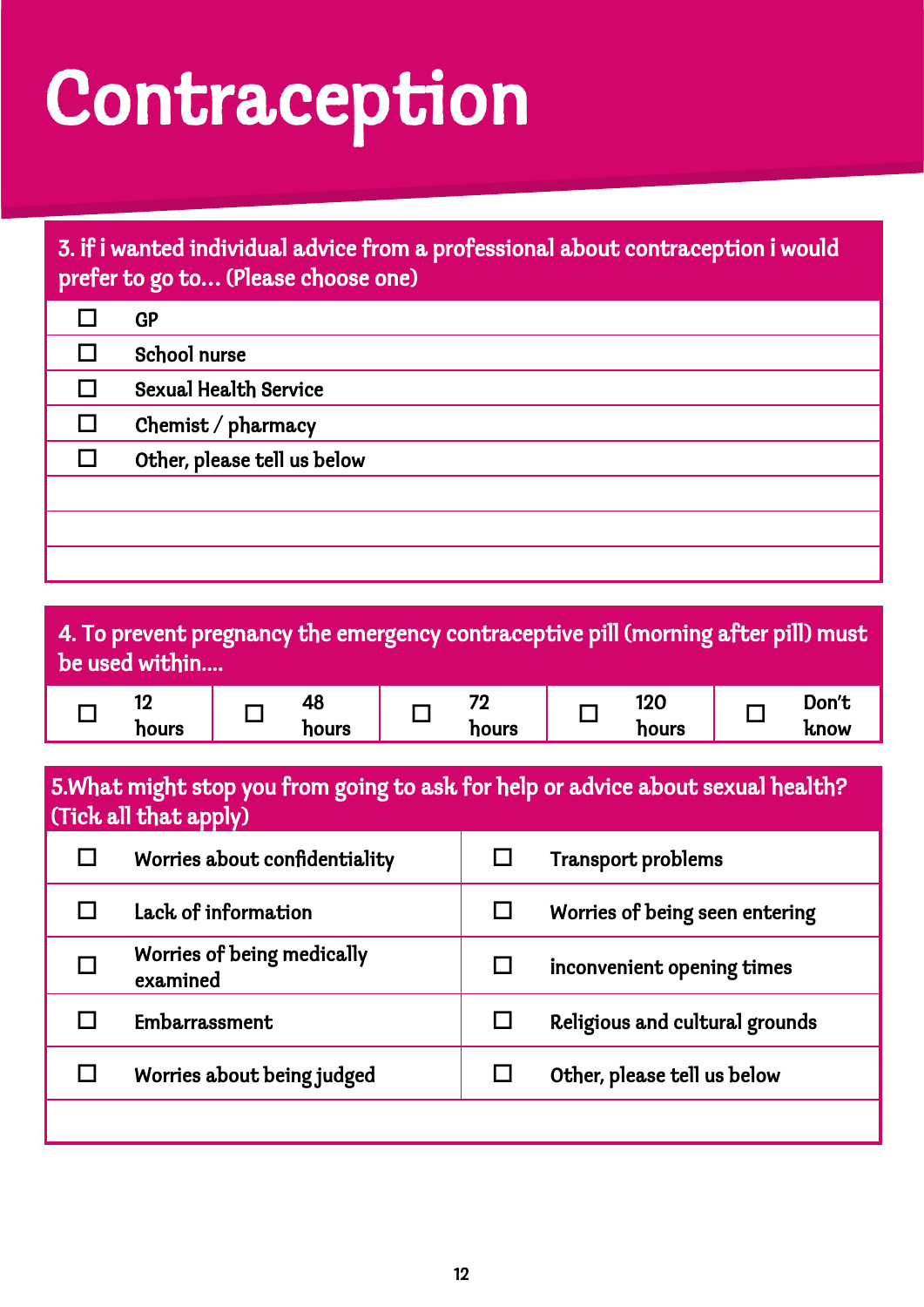### Sexually Transmitted<br>
infections (STi's) Infections (STI's)

| 1. About sexually transmitted infections (Tick one box for each line)                                                              |                          |            |            |  |
|------------------------------------------------------------------------------------------------------------------------------------|--------------------------|------------|------------|--|
|                                                                                                                                    | True                     | False      | Don't know |  |
| HiV is the most common STi (sexually transmitted infection) in<br>the UK                                                           | П                        | П          |            |  |
| Chlamydia is most common STI (sexually transmitted infection)<br>in the UK                                                         | $\Box$                   | П          |            |  |
| STis (sexually transmitted infections) may cause infertility                                                                       | П                        | П          |            |  |
| STis (sexually transmitted infections) may cause cervical cancer                                                                   | $\Box$                   | □          |            |  |
| STis (sexually transmitted infections) may cause testicular<br>cancer                                                              | П                        | П          |            |  |
| You can catch an STI (sexually transmitted infection) during<br>oral sex                                                           | □                        | П          |            |  |
| Someone with an STi (sexually transmitted infection) might not<br>know about it                                                    | $\overline{\phantom{a}}$ | <b>COL</b> |            |  |
| if a friend was worried about STi (sexually transmitted<br>infection), i'd know where to take them                                 |                          |            |            |  |
| Knowing when you are at risk of STis (sexually transmitted<br>infections) is more important than knowing what the symptoms<br>are. | $\Box$                   |            |            |  |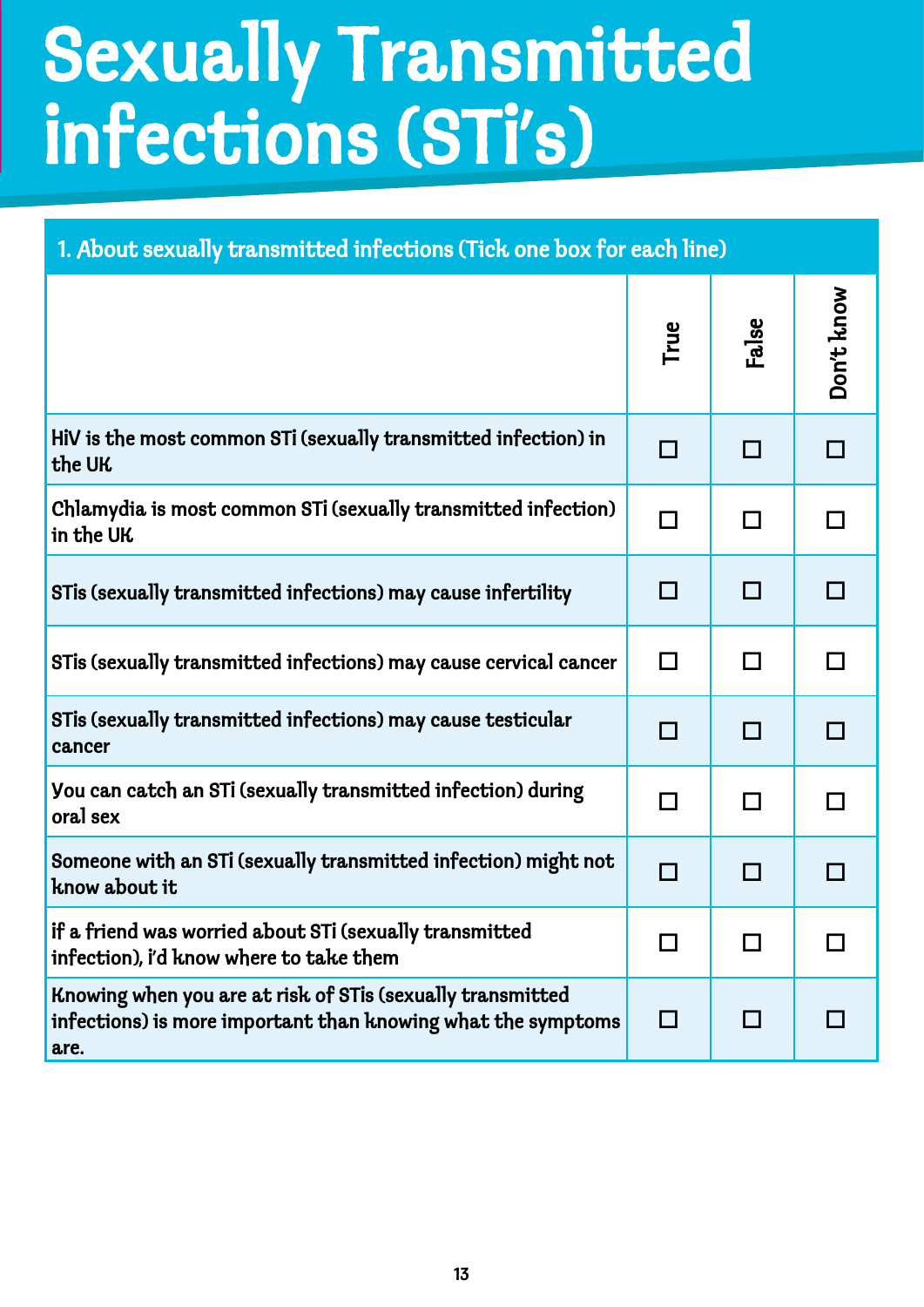### Sexually Transmitted infections (STi's)

| 2. Which of the following medical conditions is only a sexually transmitted<br>infection (Please choose one) |        |  |     |  |           |
|--------------------------------------------------------------------------------------------------------------|--------|--|-----|--|-----------|
|                                                                                                              | Thrush |  | HiV |  | Chlamydia |

#### 3. What might stop you from going to ask for help and advice about sexual health? (Tick all that apply)

| Worries about confidentiality          | Transport problems             |
|----------------------------------------|--------------------------------|
| Lack of information                    | Worries of being seen entering |
| Worries of being medically<br>examined | inconvenient opening times     |
| Embarrassment                          | Religious and cultural grounds |
| Worries about being judged             | Other, please tell us below    |
|                                        |                                |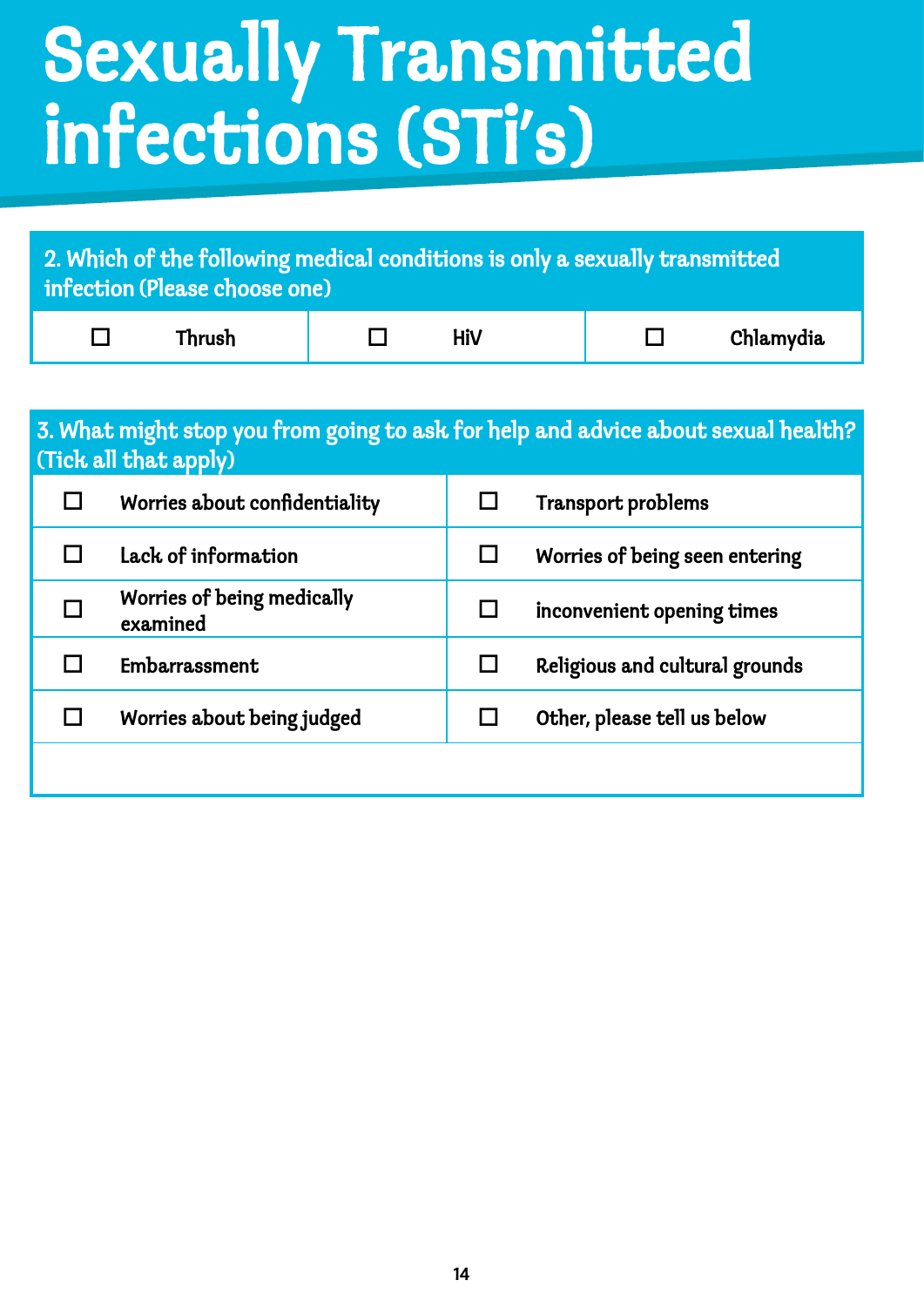| $\ddot{\bullet}$<br>$\ddot{\bullet}$<br>۰<br>Ŏ<br>0<br>0<br>۰<br>¢<br>$\ddot{\bullet}$<br>$\ddot{\bullet}$<br>$\bullet$<br>$\ddot{\bullet}$<br>0<br>0<br>$\bullet$<br>$\ddot{\bullet}$<br>0<br>$\ddot{\phantom{0}}$<br>$\ddot{\bullet}$<br>0<br>$\ddot{\phantom{0}}$<br>Ŏ<br>o | When would you<br>like it to start? |                       |
|--------------------------------------------------------------------------------------------------------------------------------------------------------------------------------------------------------------------------------------------------------------------------------|-------------------------------------|-----------------------|
| Name<br>$\ddot{\bullet}$<br>$\ddot{\bullet}$<br>Date                                                                                                                                                                                                                           | Nhơ in gaing<br>to help you?        | what else might help? |
| D an                                                                                                                                                                                                                                                                           | How in it going<br>to help you?     |                       |
| <b>Action</b>                                                                                                                                                                                                                                                                  | Mhat is going<br>to help you?       |                       |